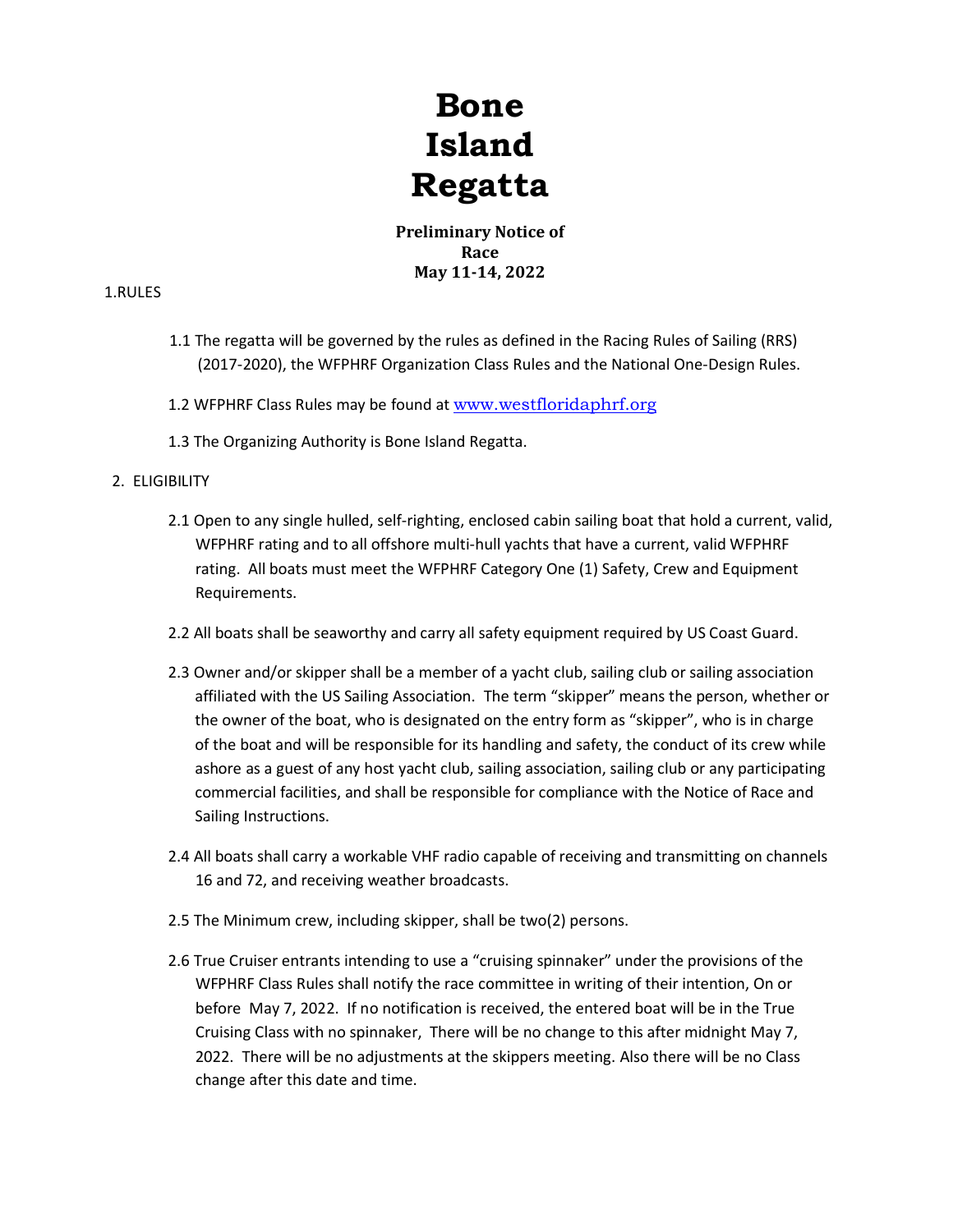## 3. ENTRIES AND FEES

3.1 Entries shall be made by completing the Official Entry form, accompanied by an exact copy of the boat's valid WFPHRF rating Certificate along with the entry fee.

3.2 The entry fee for Sarasota is One hundred seventy-five dollars (\$175.00) to April 15, 2022 this includes one t-shirt, your choice of size. Effective April 15, 2022, the entry fee is Two hundred dollars (\$200.00).

- 3.3 Entry fees are refundable until April 15, 2022, and then they become non-refundable. Deadline for entry is 5 p.m. May 6, 2022.
- 3.4 For rating information, contact West Florida PHRF, Phone (727) 462-0450 or [administrator@westfloridaphrf.org](mailto:administrator@westfloridaphrf.org)
- 3.5 Award tickets must be purchased by everyone, including the skipper. Award dinner is May 14, 2022, cost and location TBD.

### 4. SAILING INSTRUCTIONS

4.1 The applicable Sailing Instructions will be available at the Skippers Meetings.

- 5. REGISTRATION, CREW LIST, FLOAT PLAN, "SPOT", AND SKIPPERS MEEETING
	- 5.1 Participants in the Sarasota to Key West competition may register on-line or via mail to BONE ISLAND REGATTA, P. O. Box 86, Tallevast, FL 34270
	- 5.2 The Skippers Meeting for the Sarasota to Key West Race will be on May 9, 2022, Check in at 6:00p.m. Skippers meeting at 7:00 p.m. at Location TBD
	- 5.3 An accurate and complete crew list shall be provided at or before the Skippers Meeting.

5.4 A completed "Float Plan" must be provided in writing to the Organizing Authority at or before the Skippers Meeting.

5.5 A Valid "WFPHRF Certificate" must be presented to the Organizing Authority at or before the Skippers meeting. All certificates must be valid and there will be no certificates printed at the Skippers Meetings.

5.6 All vessels are required to have a SPOT tracking device. And be activated on our URL which will be provided closer to the race date.

### 6. CLASSES AND DIVISIONS

6.1 Minimum of three (3) boats makes a class.

6.2 Classes are: WFPHRF Spinnaker, WFPHRF Non-Spinnaker, WFPHRF True Cruising, and WFPHRF Multi-hull as defined in the WFPHRF Class Rules. There will also be a lighthouse class.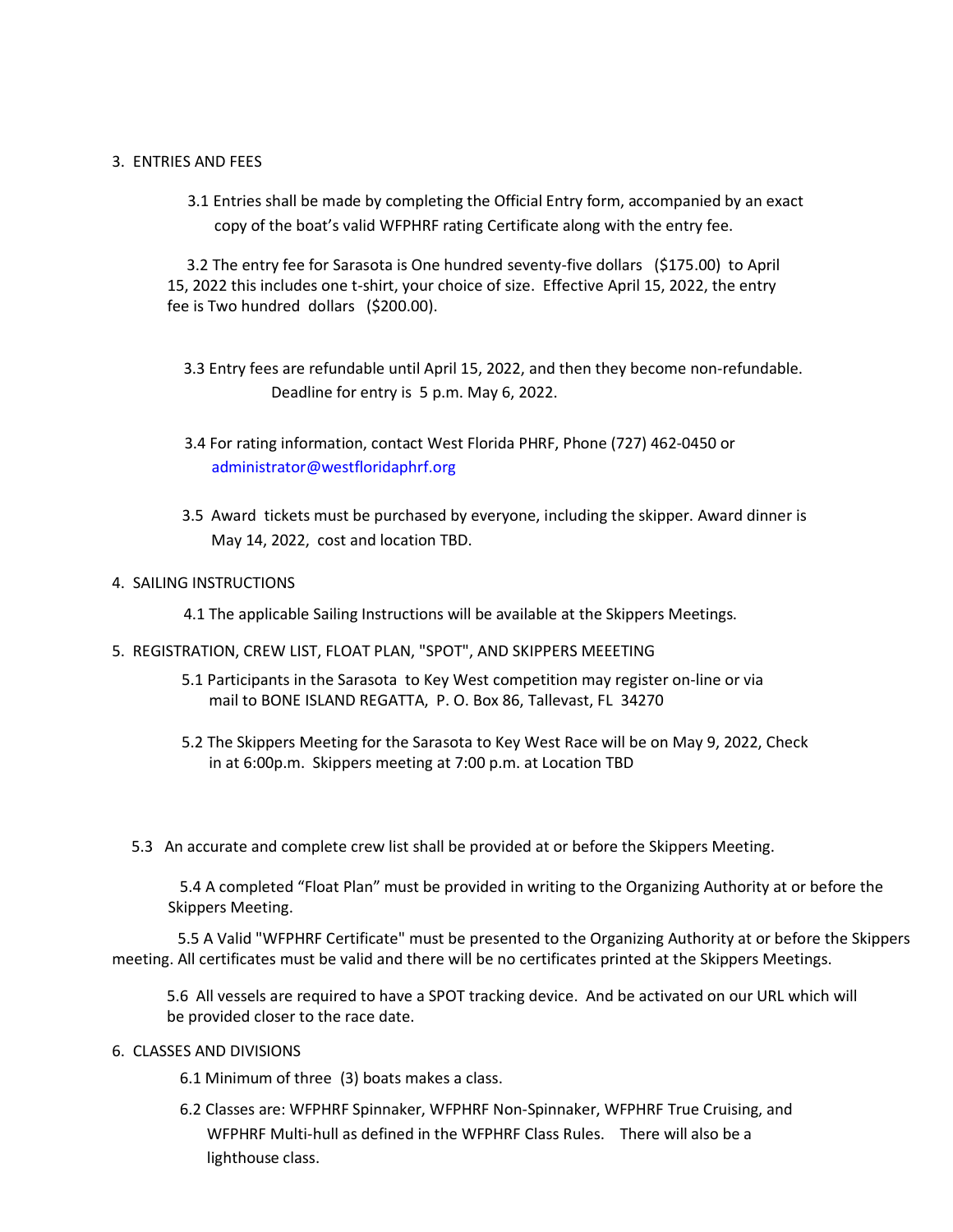- 7. START
	- 7.1 Sarasota There will be one start on May 11, 2022, start time to be determined, see sailing instructions for further details. This start will actually be in Venice, just outside the Venice Jetties.
	- 7.2 The Lighthouse class will start at the same time.
	- 7.3 Tampa There will not be a Tampa start in 2022.

## 8. COURSES

- 8.1 The Sarasota to Key West Race shall begin West of the South Venice Jetties. Leave all coastal government marks including Smith Shoal Light to port, thence to Key West Northwest Channel sea buoy "1" FL G 2.5sec bell, leaving it to port, then along the Northwest Channel to the finish line in the vicinity of the Key West Bight Channel as more fully described in the sailing instructions. Rated course distance is 158 nautical miles.
- 8.2 The Lighthouse Class will follow the same instructions as above until they reach Smith Shoal. They will be given a Lat and Long and when they reach that they are to text Alice Petrat their finish time. Be sure you receive an acknowledgment that your time has been recorded.

## 9. SCORING

9.1 Corrected times will be calculated using time on distance on the boats WFPHRF "OWC" rating.

### 10. TIME LIMITS

10.1 To be determined